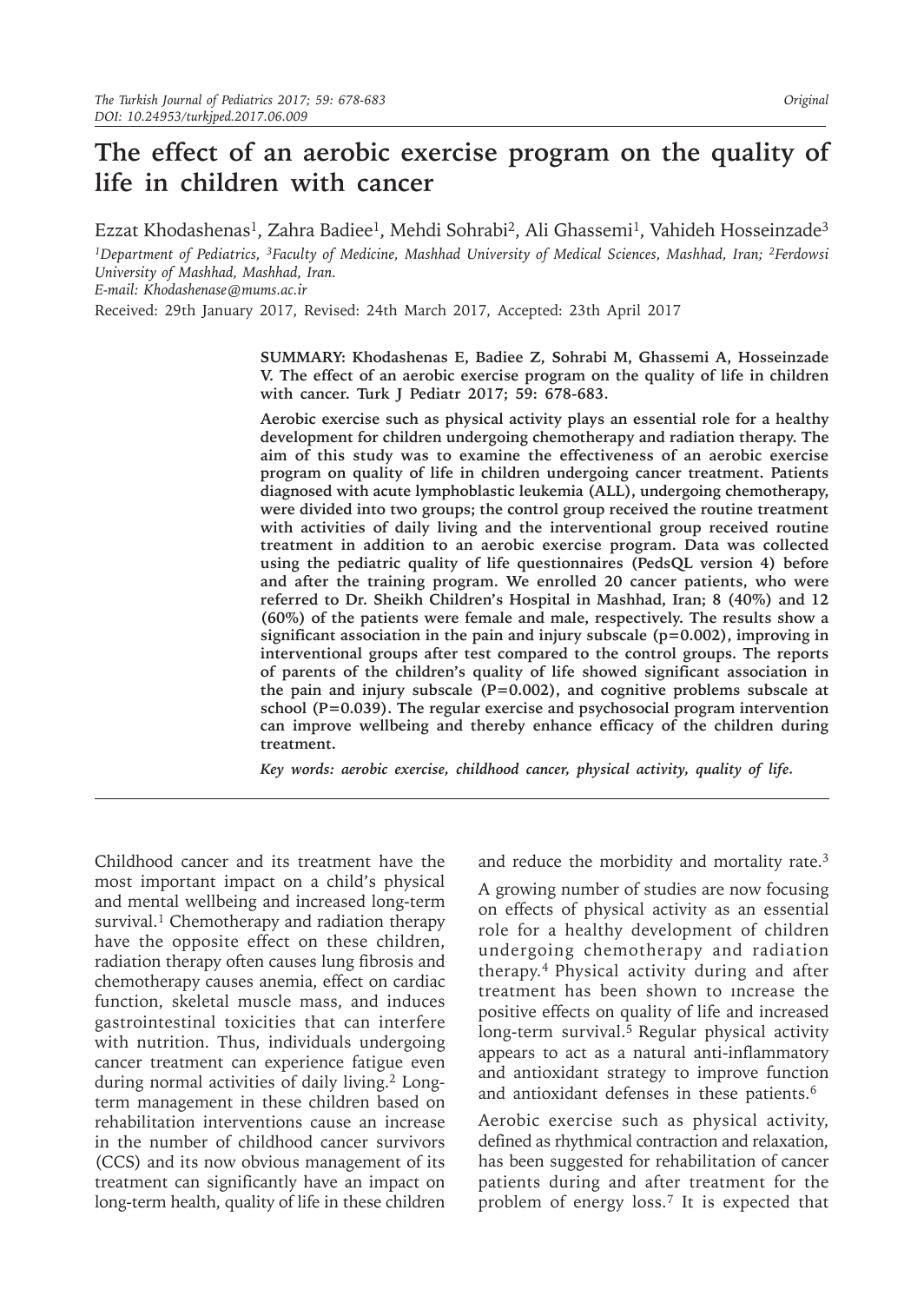the impact of aerobic exercise will increase the success of therapy for childhood cancers. The aim of this study was to examine the effectiveness of an aerobic exercise program on quality of life of children undergoing cancer treatment.

## **Material and Methods**

In this study, the participants were assigned using random selection method. Inclusion criteria consisted of all patients aged between 5-12 years, diagnosed with acute lymphoblastic leukemia (ALL) undergoing chemotherapy, or in the remission phase or after the induction phase less than one year after treatment. Exclusion criteria consisted of patients who their parents did not consent to enrolling in the study or there was not sufficient information in their documents, having cardiovascular or lung diseases, having less than 50,000 platelets count or a bleeding disorder. Finally, 20 patients were enrolled. Also, the study protocol was reviewed and approved by Ethics Committees of Mashhad University of Medical Sciences.

## *Study design*

We recorded data regarding all 20 children (8 females and 12 males), participants were between the ages of 5-12 years who were admitted for ALL at the Dr. Sheikh children's hospital, Mashhad, Iran, during 2015-2016. The patients received chemotherapy for standard risk ALL from Lanzkowsky. Data were collected using the pediatric quality of life questionnaires (PedsQL version 4) before and after the training program. The PedsQL 4.0 Scales had 23-item encompass the following: physical functioning, emotional functioning, social functioning, and school functioning.



**Fig. 1.** Compare the total quality of life score between control and intervention Group Pre- and Post-test.

## *Training program*

The following guidelines suggested by the authors of the original version of the PedsQL™ 4.0 Cancer Module, to evaluate the generic measures of quality of life (QoL) and for the convergent psychometric validation (8), were the original English version of the PedsQL™ 4.0 translated into Persian, the authors efforts were devoted to achieving linguistic and conceptual equivalence of the investigators. In this step, we performed content validity by panel of experts and pilot testing, then accuracy and reliability testing suitable.

The participants were divided into two groups; the control group who received the routine treatment with daily living activities and the experimental group who received the routine treatment in addition to the aerobic exercise program (Includes walking, running and different forms of playing). Each patient received three exercise sessions per week during 12 weeks, each of which took 60 minutes, by lower intensity with 60 to 85% of maximum heart rate. The pediatric quality of life questionnaires (PedsQL version 4) were completed for the two groups (children and Parent reports for children) before and after the training program.



**Fig. 2.** The score of subscales of the quality of life for children.



**Fig. 3.** The score of subscales of the quality of life (reports of parents)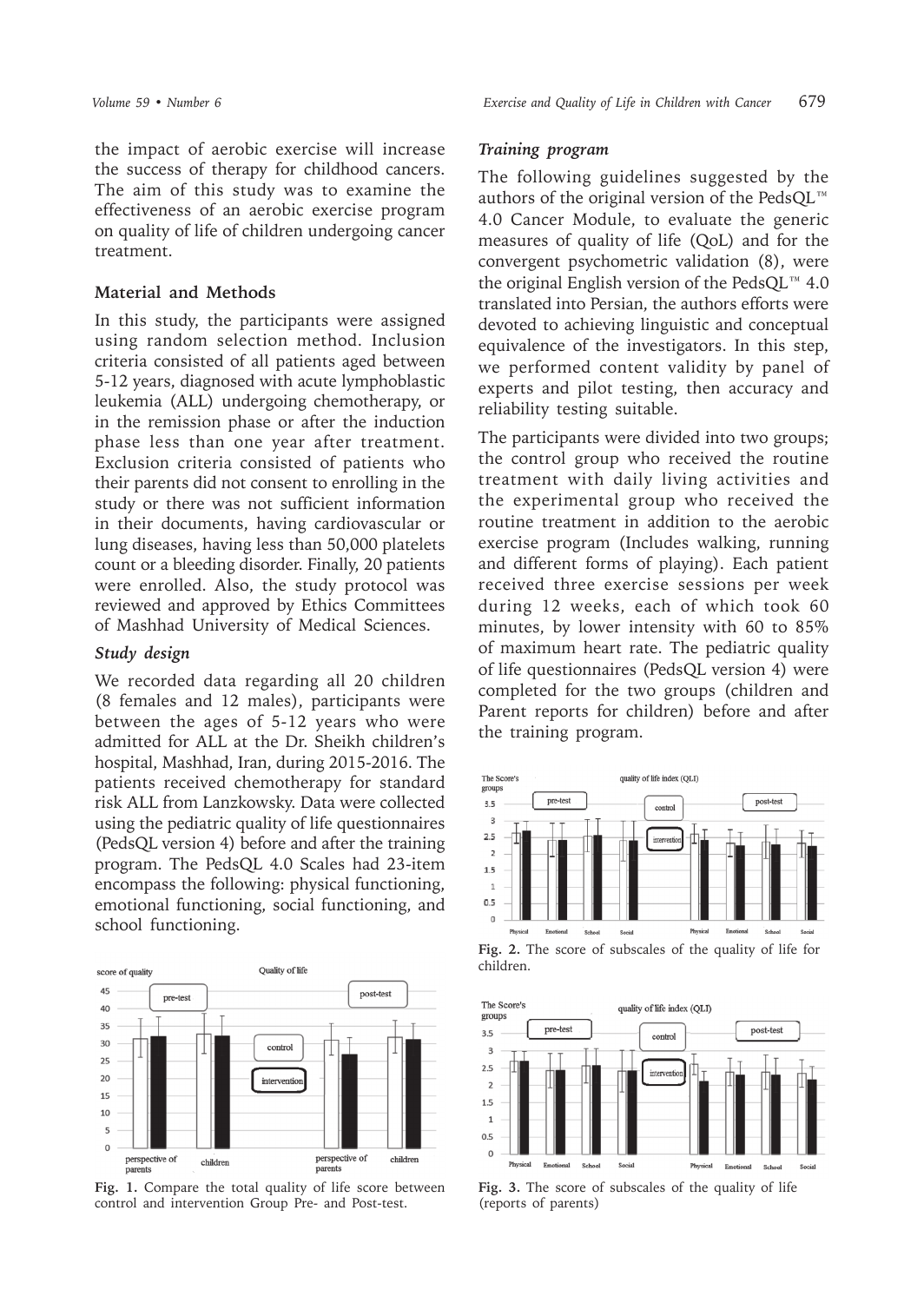## *Statistical analysis*

Demographic data on subjects was analyzed with using descriptive and analytical statistics. On the other hand, Data on pre and post in groups were compared with using Student's t-test and Chi-square test. Table I-IV and Figure 1-3 demonstrate the statistical analysis.

## **Results**

A total of 20 children; 10 intervention and 10 control were enrolled in our study*.*

The mean age was 8.8 years (age range, 5-12 year) and 10.1 years (age range, 5-12 year) in control and intervention group, respectively**.** No significant association was observed between the intervention group and control group for gender (P= 0.325).

This study showed no significant difference between the quality of life index (QLI) for the intervention group and control group at differences of pre and post-test (P>0.05) (Table I-III and Fig.1). The two groups had same condition about variable of quality of life, there was significant association concerning the pain and injury subscale (P=0.002) (Table I and

Fig.2), However, in regard to reports of parents, the children's quality of life, had significant association between the intervention group and control group in post-test (P=0.019) (Table IV and Fig.1). In the reports of parents, concerning children's quality of life, the results show a significant association in pain and injury at physical functioning (p=0.002), and cognitive problems at school functioning  $(P=0.039)$ (Table I and Fig. 3). In addition, from the reports of parents, the children's quality of life in pain and injury at physical functioning and cognitive problems at school functioning improved in interventional group after test compared to the control groups.

The comparison of QLI for children using the dependent t-test showed no significant association between pre- and post-test in the control and intervention group (P>0.05) (Table 3, Fig.1). In reports of parents, pain and injury of physical functioning  $(p=0.04)$ , concern about of treatment of emotional functioning (P=0.02), and cognitive problems of school functioning (P=0.03) had significant association between pre - and post-test (Table II) in interventional group compared to the control group.

|                     |  | Table I. Compare Quality of Life Index (QLI) in Children and reports of Parents Pre- and Post-test by |  |  |  |  |  |  |  |  |  |  |  |  |  |  |
|---------------------|--|-------------------------------------------------------------------------------------------------------|--|--|--|--|--|--|--|--|--|--|--|--|--|--|
| Independent t-test. |  |                                                                                                       |  |  |  |  |  |  |  |  |  |  |  |  |  |  |

| Quality of<br>Life Index | Variable                      |          |          | Mean difference<br>between groups |          | T         | P        |           |  |
|--------------------------|-------------------------------|----------|----------|-----------------------------------|----------|-----------|----------|-----------|--|
| QLI                      |                               |          | Pre-test | Post-test                         | Pre-test | Post-test | Pre-test | Post-test |  |
| Physical                 | Pain and injury               | Children | 0.5      | 2.70                              | 0.41     | 3.61      | 0.68     | 0.002     |  |
|                          |                               | Parents  | 1.6      | 2.8                               | 1.45     | 3.93      | 0.16     | 0.002     |  |
|                          | Nausea                        | Children | $-2.5$   | $-1.10$                           | 1.15     | 0.75      | 0.26     | 0.46      |  |
|                          |                               | Parents  | $-1.4$   | 0.8                               | $-0.78$  | 0.51      | 0.44     | 0.61      |  |
|                          | Appearance and Children       |          | 1.60     | 0.40                              | 0.87     | 0.25      | 0.39     | 0.79      |  |
|                          | countenance                   | Parents  | 1.8      | 2.5                               | 1.06     | 1.49      | 0.30     | 0.15      |  |
| Emotional Anxiety        |                               | Children | $-1$     | 2.20                              | 0.05     | 1.77      | 0.95     | 0.09      |  |
|                          |                               | Parents  | 1.86     | $-0.6$                            | 0.37     | $-0.37$   | 0.71     | 0.71      |  |
|                          | Anxiety about<br>see a doctor | Children | $-1.30$  | 0.30                              | $-0.78$  | 0.20      | 0.44     | 0.86      |  |
|                          |                               | Parents  | 1.61     | $-0.3$                            | 1.36     | $-0.34$   | 0.19     | 0.73      |  |
|                          | Concern about<br>treatment    | Children | $-2.10$  | 0.80                              | $-1.26$  | 0.87      | 0.22     | 0.39      |  |
|                          |                               | Parents  | 1.56     | 1.7                               | $-1.47$  | 1.11      | 0.15     | 0.27      |  |
| School                   | Cognitive                     | Children | $-3.7$   | 2.0                               | $-1.56$  | 0.99      | 0.13     | 0.33      |  |
|                          | problems                      | Parents  | 1.59     | 1.3                               | $-0.15$  | 1.22      | 0.87     | 0.03      |  |
| Social                   | Communication                 | Children | 1.61     | 2.20                              | $-0.37$  | 1.68      | 0.71     | 0.11      |  |
|                          |                               | Parents  | 1.49     | 2.4                               | $-0.26$  | 1.72      | 0.79     | 0.10      |  |
|                          |                               |          |          |                                   |          |           |          |           |  |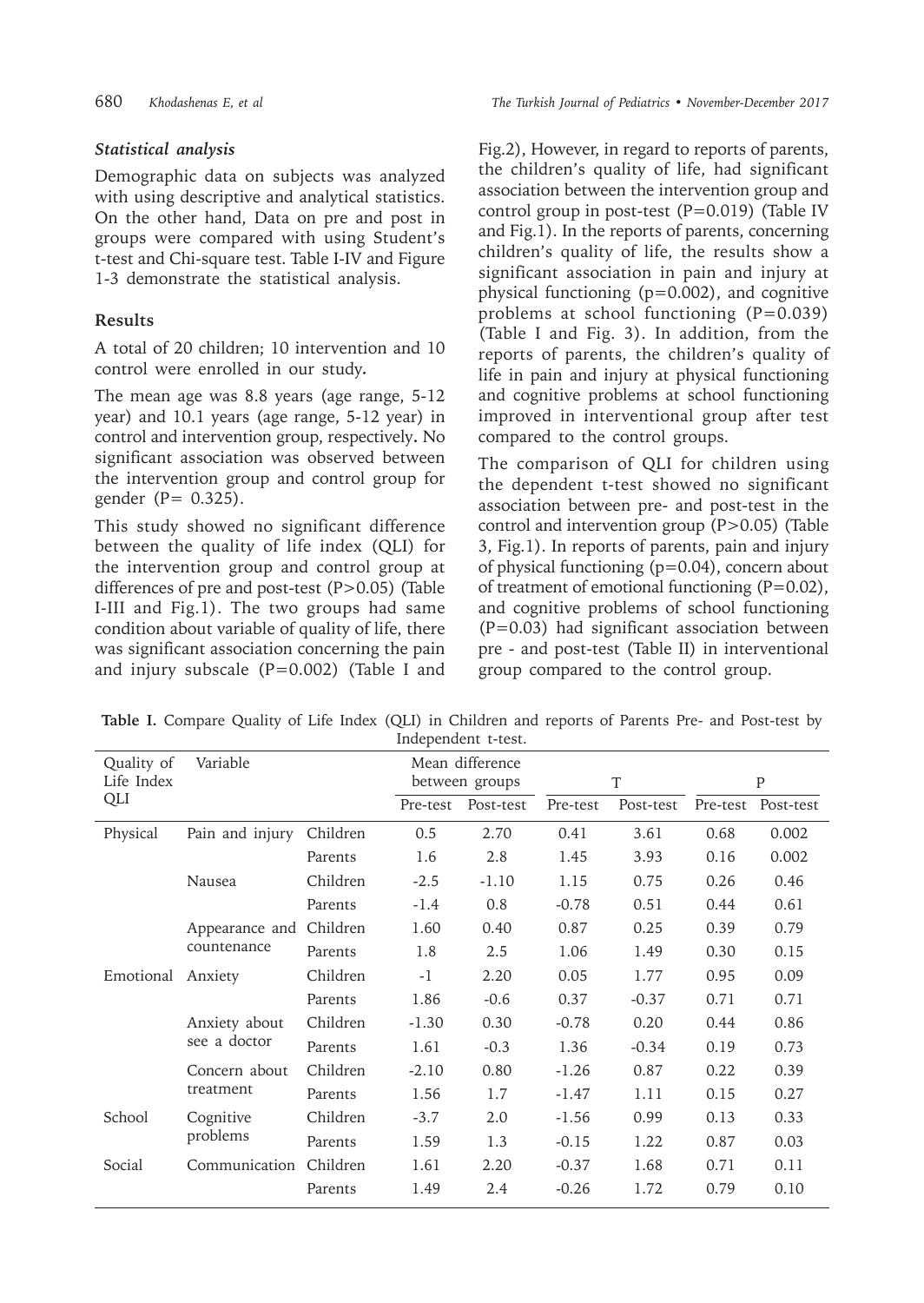| Quality of<br>Life Index | Variable                      | Mean difference<br>between groups |                | T               |                | P               |                |                 |
|--------------------------|-------------------------------|-----------------------------------|----------------|-----------------|----------------|-----------------|----------------|-----------------|
| QLI                      |                               |                                   | Cont-<br>group | Inter-<br>group | Cont-<br>group | Inter-<br>group | Cont-<br>group | Inter-<br>group |
| Physical                 | Pain and injury               | Children                          | 0.7            | 0.68            | 0.52           | 2.78            | 0.63           | 0.12            |
|                          |                               | Parents                           | 0.68           | 2.59            | 0.62           | 2.24            | 0.70           | 0.04            |
|                          | Nausea                        | Children                          | $-1.01$        | $-1.53$         | 1.16           | 0.69            | 0.31           | 0.45            |
|                          |                               | Parents                           | $-0.91$        | $-1.38$         | 1.01           | 0.63            | 0.42           | 0.45            |
|                          | Appearance and                | Children                          | 1.06           | 0.58            | 0.91           | 0.25            | 0.41           | 0.79            |
|                          | countenance                   | Parents                           | 0.86           | 0.56            | 0.92           | 0.24            | 0.38           | 0.79            |
| Emotional                | Anxiety                       | Children                          | $-1.0$         | 0.79            | 0.089          | 1.97            | 0.82           | 0.21            |
|                          |                               | Parents                           | $-1.0$         | 1.21            | 0.18           | 1.29            | 0.71           | 0.21            |
|                          | Anxiety about<br>see a doctor | Children                          | $-1.09$        | 0.48            | $-0.81$        | 0.45            | 0.39           | 0.86            |
|                          |                               | Parents                           | $-0.79$        | 0.48            | $-0.77$        | 0.46            | 0.48           | 0.86            |
|                          | Concern about<br>treatment    | Children                          | $-1.12$        | 0.13            | $-1.25$        | 1.17            | 0.28           | 0.11            |
|                          |                               | Parents                           | $-0.92$        | 1.39            | $-1.05$        | 1.70            | 0.28           | 0.02            |
| School                   | Cognitive                     | Children                          | $-1.7$         | 0.85            | $-1.25$        | 1.19            | 0.28           | 0.13            |
|                          | problems                      | Parents                           | $-0.7$         | 1.70            | $-1.46$        | 1.92            | 0.62           | 0.03            |
| Social                   | Communication                 | Children                          | 1.61           | 0.91            | $-0.62$        | 1.18            | 0.61           | 0.11            |
|                          |                               | Parents                           | 0.61           | 1.10            | $-0.71$        | 1.13            | 0.61           | 0.11            |

**Table II**. Compare Quality of Life Index (QLI) in Children and reports of Parents at Control and InterventionGroups by Dependent t-test.

Figure 2 and 3 show the score of subscales of the quality of life has been not changed for children and their parent's report in control groups but it improved for children and their parent's report in intervention groups.

## **Discussion**

Children with cancer under treatment are at an increased risk of expanding damaging physiological and psychosocial effects due to their medical treatments. The incidence of these effects may be exacerbating the complications of chemotherapy and cause deterioration of quality of life in these children.<sup>9</sup> Oeffinger et al.<sup>10</sup> reported that 30 years after cancer diagnosis in childhood, about 73% of children had a chronic health condition. Thus, efforts are now being managed toward improving the quality of life of these children. Other experience show the physical exercise programs along with chemotherapy improve the quality of life of patients.11-14 In this study, we evaluated the effectiveness of an aerobic exercise program on quality of life in children undergoing cancer treatment. Our results show QLI is not

significant in any of the variables of quality of life between the intervention and control group before the aerobic exercise program. Comparison of results of QLI after exercise show the quality of life in pain and injury at physical working improved in interventional group. The comparison of the total of quality of life scores was significant between the results before and after the exercise program and the reports of parents. Keats and Culos-Reed15 demonstrated that combined physical exercise and chemotherapy could significantly improve the quality of life scores. Wolin et al.<sup>16</sup> reported, using regular physical activity along with chemotherapy has potential benefits for both adult and pediatric hematological cancer survivors. Braam et al. $<sup>1</sup>$  reported exercise could</sup> be reducing side effects and improving the quality of life of patients before, during and after treatment. The growing trend toward using physical exercise along with chemotherapy could be improving the quality of life at children under cancer treatment<sup>17</sup>. In a previous report, the authors have shown aerobic exercise significantly improve the quality of life of cancer patients under chemotherapy.<sup>18</sup> Sharkey et al.<sup>19</sup>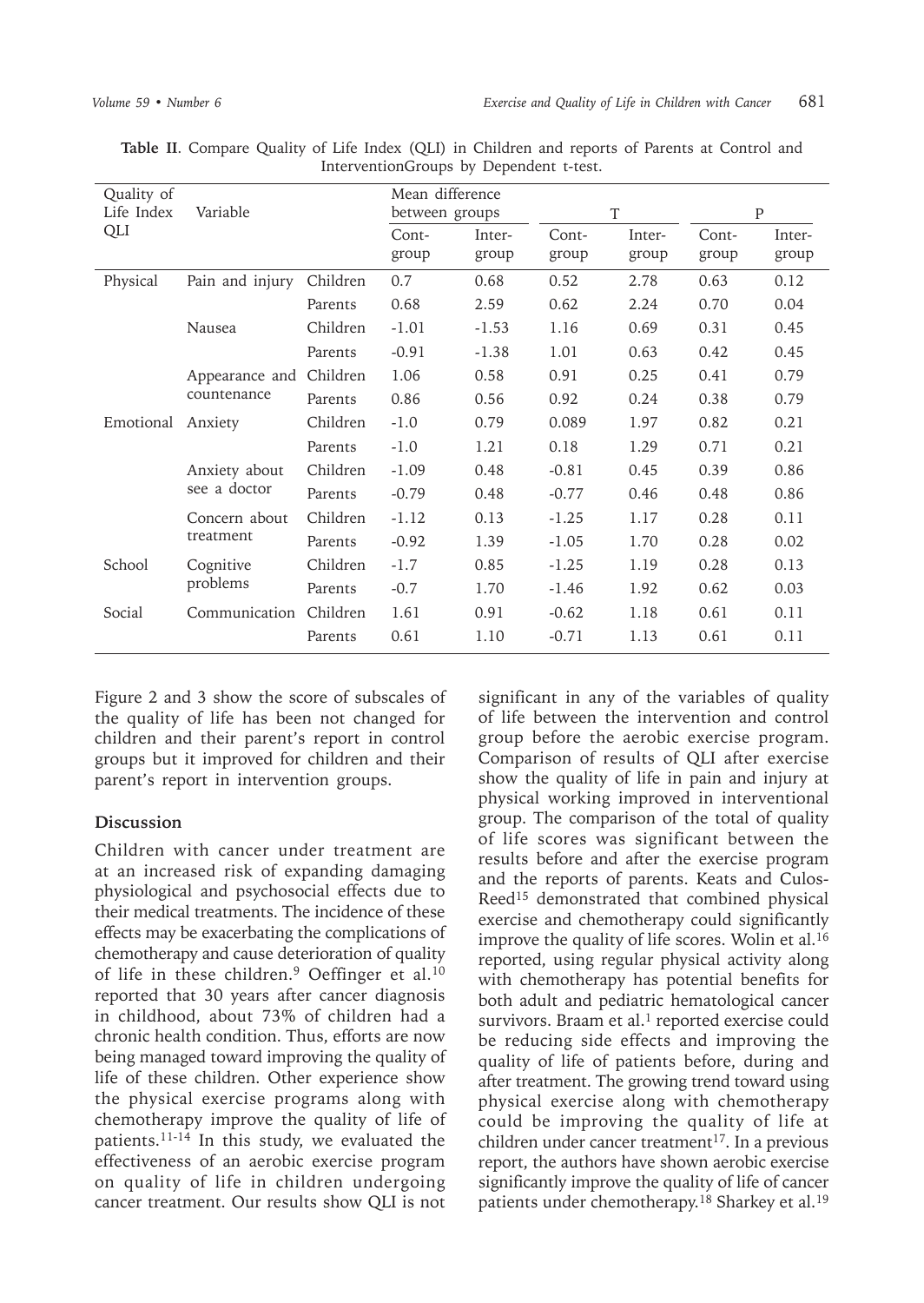| Variable                     | Mean difference between groups |      |      |
|------------------------------|--------------------------------|------|------|
| Quality life pre-test study  |                                | 2.89 | 0.15 |
| Quality life post-test study |                                | 2.19 | 0.11 |

**Table III**. Compare the Quality of Life in Control and Interventional Children Groups Pre- and Post-test.

**Table IV.** Compare the Quality of Life in Control and Interventional Parent's report Groups Pre- and Post-test.

| Variable                     | Mean difference between groups |        |       |
|------------------------------|--------------------------------|--------|-------|
| Quality life pre-test study  |                                | 2. 12. | 0.11  |
| Quality life post-test study |                                | 311    | 0.019 |

and Collett et al.<sup>20</sup> investigated the effects of exercise programs on young adult survivors of childhood cancer during treatment. They observed improvements in functional capacity and tolerance in these children. Sharkey et al.<sup>19</sup> reported that physical activity improved the range of survival in interventional groups compared to control. But, Collett et al.20 did not observe any differences between survivors randomized between two groups. Baumann et al.<sup>13</sup> suggested according clinical findings that exercise interventions during medical treatment, especially in patients with ALL, has a positive effect on fatigue and quality of life. Our study was measured to investigate the quality of life in different areas of physical, emotional, social, and school functioning and the scores obtained in these areas was desirable but quality of life statistical significance was only in some functions such as physical performance. However, our results show the total of quality of life scores improvement in interventional group after the training program. But for each variable, results were not significant but the scores obtained after the program, was favorable and suggest improved quality of life after aerobic exercise and no significance could be due to the low number of cases.

Reports of parents were different particularly with respect to their child's physical, social, and school functioning compared to perspective of children based on parents who have concerns about their child.<sup>21</sup>Barakat et al.<sup>22</sup> believed that reports of parents was not shown quality life of children under chemotherapy. Russell et  $al.^{23}$  and Vlachioti et al.<sup>24</sup> showed quality life of children according to reports of parents was significantly lower in the domains of pain and discomfort, nausea, anxiety and communication than children off treatment. Also, Vlachioti

et al,24 reported children's quality of life was not the same as report of parents. However, physical and psychological interventions should be design and implement with their gender (male and female differences) .n this study; we reported the results on mean difference between groups according to both reports of parents and children. The level of activity was same in both genders. In addition, parent's reports in pain and injury (physical functioning), concern about of treatment (emotional functioning), and cognitive problems (school functioning) have better quality of life than children's reports. It can be concluded that, from the reports of the parents, the quality of life of children in the pain and injury has improved. This significance in scale of parents would indicate better realization and understanding of parents of the quality of life questionnaire than children. Our results show QLI from the reports of the parents was not significant in any of the variables of quality of life between the intervention and control groups before the aerobic exercise test. Although other variables did not achieve statistical results, the perspectives of parents in the most variables scores show the quality of life of children improving after the exercise session.

Cancer and chemotherapy can affect a child's capability to perform normal daily activities and affect the child's psychology, due to diminishing these activities. Thus, regular exercise and psychosocial program intervention can improve wellbeing and thereby enhance efficacy of the children during treatment.

## **Acknowledgement**

This article is taken from the graduate thesis of student with the number of 7223 at Mashhad University of Medical Sciences.